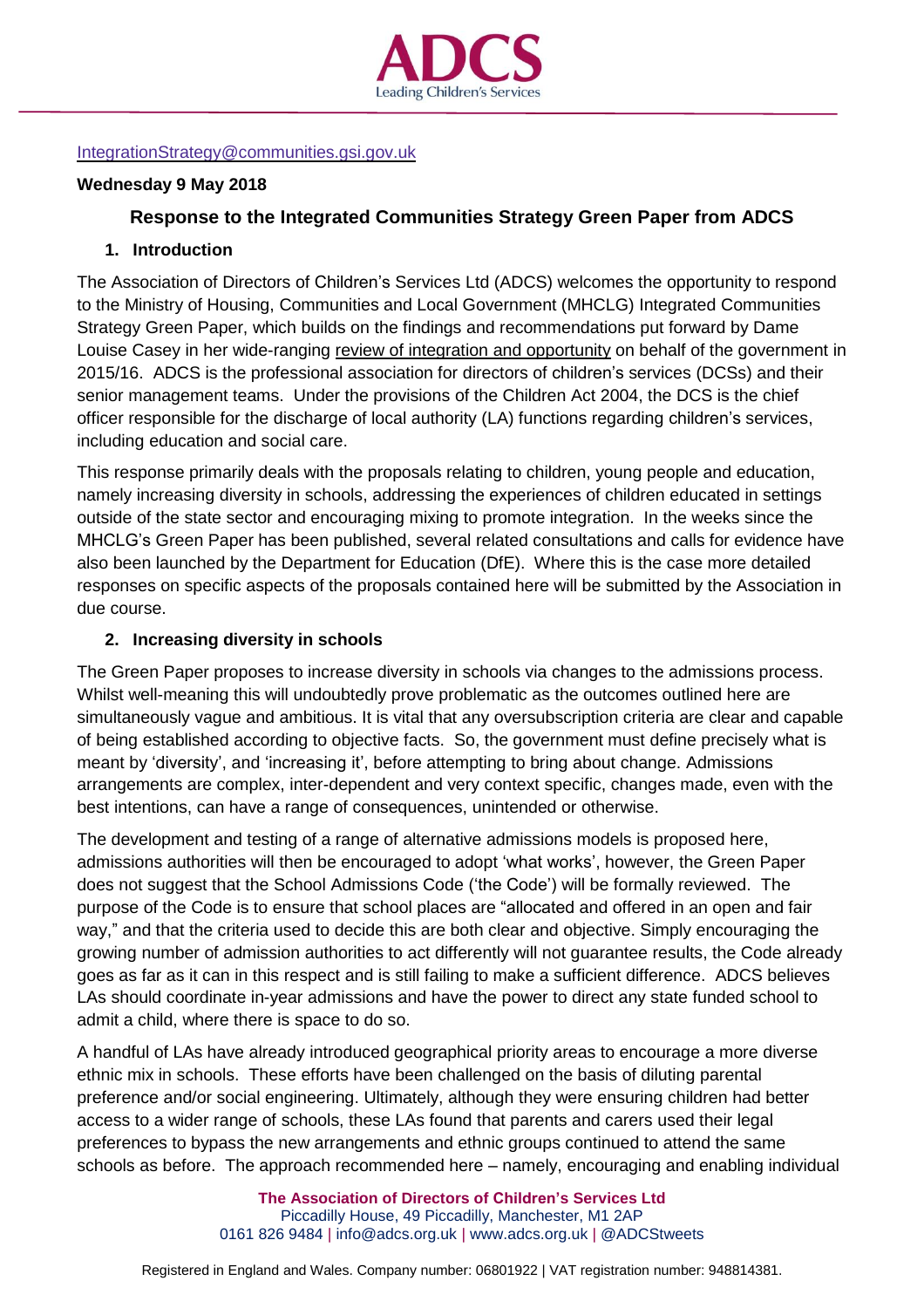schools to adopt special arrangements aimed at increasing diversity – is not only unfeasible but could actually make matters worse by generating unpredictable and adverse consequences. ADCS believes a major review of admissions guidance and processes could contribute to the objectives sought by the Green Paper, but only as one aspect of a coherent strategy for education and schools. Here the emphasis should be on fairness for parents, carers and children rather than the convenience or institutional advantage of schools. Any approaches based on seeking to manipulate outcomes by getting in the way of parental preferences may begin with benign intentions but are likely to end with schools seeking intakes which support their need to secure high examination performance, adversely impacting on our most vulnerable learners. The pressure created by accountability systems rooted in raw exam scores is another reason why only a broader strategy can hope to produce better overall social outcomes.

Admission arrangements are increasingly being exercised at an individual school or multi-academy trust (MAT) level as more and more state schools convert to academy status. What this means in practice is that each school has the power to choose its pupils which in turn has a significant impact on the wider system. Where MATs operate across multiple LAs, the decisions they take as a collective can, at times, be incompatible with established local arrangements and produce unfair outcomes. Locating the 'admission authority' above individual school level e.g. at local authority level is more efficient and offers greater transparency. Several bodies and groups, including parliamentary select committees, have called on the DfE to publish definitive admissions guidance for MATs and parents, ADCS supports these calls.

The Green Paper states that greater expectations will be placed on new free schools with regards to integration yet this seems at odds with the DfE's proposal to remove the cap on faith based oversubscription criteria in order to boost free school numbers in the 2016 Green Paper, *['Schools](https://consult.education.gov.uk/school-frameworks/schools-that-work-for-everyone/supporting_documents/SCHOOLS%20THAT%20WORK%20FOR%20EVERYONE%20%20FINAL.PDF) the work for [everyone.'](https://consult.education.gov.uk/school-frameworks/schools-that-work-for-everyone/supporting_documents/SCHOOLS%20THAT%20WORK%20FOR%20EVERYONE%20%20FINAL.PDF)* The DfE has not yet published the outcome of this consultation nor its response to the feedback received. ADCS believes removing the cap would represent a backwards step in terms of community cohesion and the promotion of British values. It would be helpful if MHCLG and the DfE clarified the government's position on this point.

# **3. Encouraging mixing in order to promote integration**

ADCS members believe we must strive for an inclusive education system that enables all children and young people, in all schools, to realise their potential, whatever their background, ability or faith. The overwhelming majority of schools work hard to teach an understanding of, and a respect for, other faiths and cultures to prepare learners for life in modern Britain, however, the hostile discourse surrounding immigration in both politics and the press run counter to these lessons. ADCS is concerned this persistently negative narrative is feeding division.

In recent years several reports have suggested a new approach to teaching religious education (RE) in schools could support the renewed focus on British values, namely tolerance and mutual respect. Here the spiritual and cultural aspects of study would come to the fore, offering all students the opportunity to learn from, and relate to, their peers. Whilst RE is part of the basic curriculum in all state-funded schools, it is not on the National Curriculum, so parents and carers can withdraw their children from these lessons. Additionally, RE is treated as an exceptional subject - placing it on equal footing with others, or rolling out statutory PHSE to all schools, could achieve a similar goal.

Some specific examples of government-funded initiatives aimed at promoting mixing between communities e.g. school linking, are provided in the Green Paper. Since September 2016 nearly £500,000 has been invested in fostering positive links between different schools and communities and the Green Paper states that 448 schools accessed this funding in 2017 on behalf of 17,500 pupils. Plans to maintain this investment and expand the reach of this initiative will clearly require a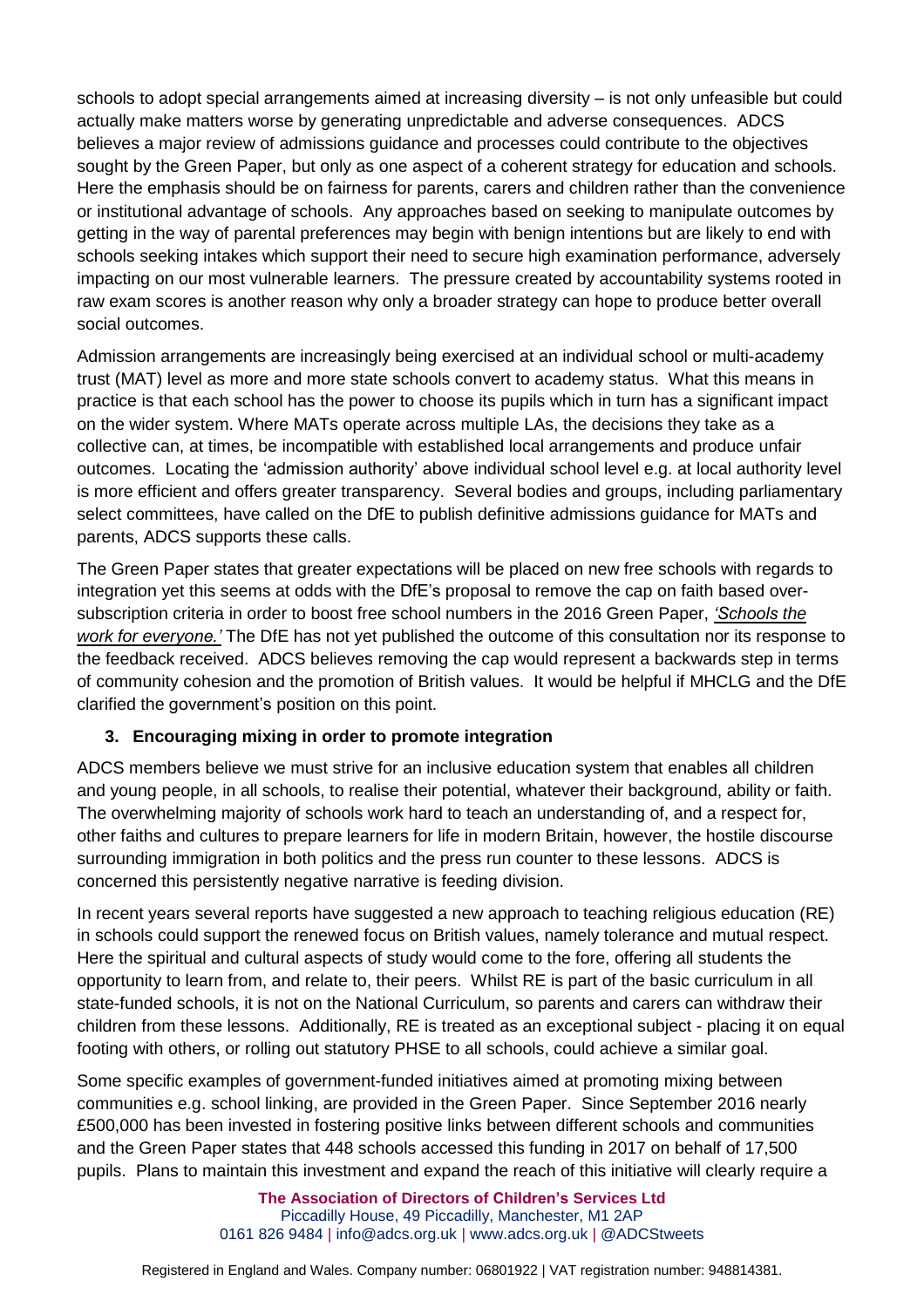significant increase in the overall funding envelope if the eight million learners attending the 24,000+ state funded schools in England are to benefit equally from this opportunity. It is disappointing no further detail is provided here about timescales, targets, funding etc.

Another example provided in the Green Paper is the National Citizenship Service (NCS), a four-week programme aimed at 16 and 17 year olds. ADCS believes all learners should be taught to understand and respect different cultures and religions at an earlier age, as previously stated a renewed focus on RE or PHSE might offer such an opportunity. The Green Paper notes that 400,000 young people have taken part in the NCS since 2011, a very significant uplift in funding would be required to broaden out the programme to new groups and communities, however, both the [National](https://www.nao.org.uk/report/national-citizen-service/) Audit [Office](https://www.nao.org.uk/report/national-citizen-service/) (NAO) and the Public Accounts [Committee](https://www.parliament.uk/business/committees/committees-a-z/commons-select/public-accounts-committee/news-parliament-2015/national-citizen-service-report-published-16-17/) have recently raised concerns about the reach, impact and value for money achieved by the NCS. The NAO notes that in excess of £1 billion has been committed to the scheme but participation targets have not been met since 2010 and hidden costs e.g. self-funding transport costs, present a barrier to those who could benefit the most children and young people growing up in deprivation.

Dame Louise Casey discussed PHSE in her review, noting there are mixed views about the value and suitability of this subject in some communities. PHSE is not currently a statutory subject in all state schools but the *Children and Social Work Act (2017)* left the door open for the DfE to make it so. This would offer a genuinely universal tool to reaching all school-age children in the country rather than small, specific pockets in specific communities, however, this common-sense proposal is not addressed in the Green Paper. This is potentially a missed opportunity.

The Green Paper sets out a range of measures to boost oversight of out-of-school settings, including a voluntary new code of practice and the provision of advice to parents on choosing the best setting for their child(ren). ADCS [responded](http://adcs.org.uk/education/article/out-of-school-education-settings-registration-and-inspection) to the government's consultation on supplementary schools in early 2016 supporting light-touch regulation of these settings. Although LAs recognise the value of this provision and many already work collaboratively with school leaders to encourage them to undertake appropriate staff training and share information, there are undoubtedly schools operating under the radar. Several recognised quality assurance schemes already exist so it's unclear what the added value of some of these new measures will be, particularly if funding to create the capacity to identify and tackle concerns is not forthcoming for LAs to fulfil this role. We do not definitively know how many supplementary schools there are, estimates range from 3,000 to 5,000, making any changes in duties a significant new burden for local areas with diverse local populations.

# **4. Education outside of the state sector**

Parents and carers have a right to educate outside of the state schools system under UK law. It is not known how many children and young people are educated other than at school, however, the results of a recent ADCS [survey](http://adcs.org.uk/assets/documentation/ADCS_EHE_Survey_Analysis_2017_FINAL.pdf) suggested that in excess of 45,500 children and young people were known to be home schooled in autumn 2017, with 92% of the 118 responding LAs reporting year-onyear increases as well as great fluidity in this cohort. Whilst the majority of parents and carers choosing to home school work hard to provide suitable educational experiences for their children, both the Casey [Review](https://assets.publishing.service.gov.uk/government/uploads/system/uploads/attachment_data/file/575973/The_Casey_Review_Report.pdf) (2016) and the Wood [Review](https://assets.publishing.service.gov.uk/government/uploads/system/uploads/attachment_data/file/526329/Alan_Wood_review.pdf) (2016) raised concerns about the permissiveness of current legislation and the use of this option as a legal mechanism to avoid the scrutiny of public agencies.

With regards to home schooling the DfE has recently issued two consultations on the content of revised guidance for parents and LAs as well as a call for evidence on additional regulation. The nonstatutory nature of this guidance is problematic. The Association will respond in full to each of these consultations in due course. ADCS believes it is important to strike a balance between the right to a private family life and collectively ensuring children who are at risk from harm are kept safe. It is also